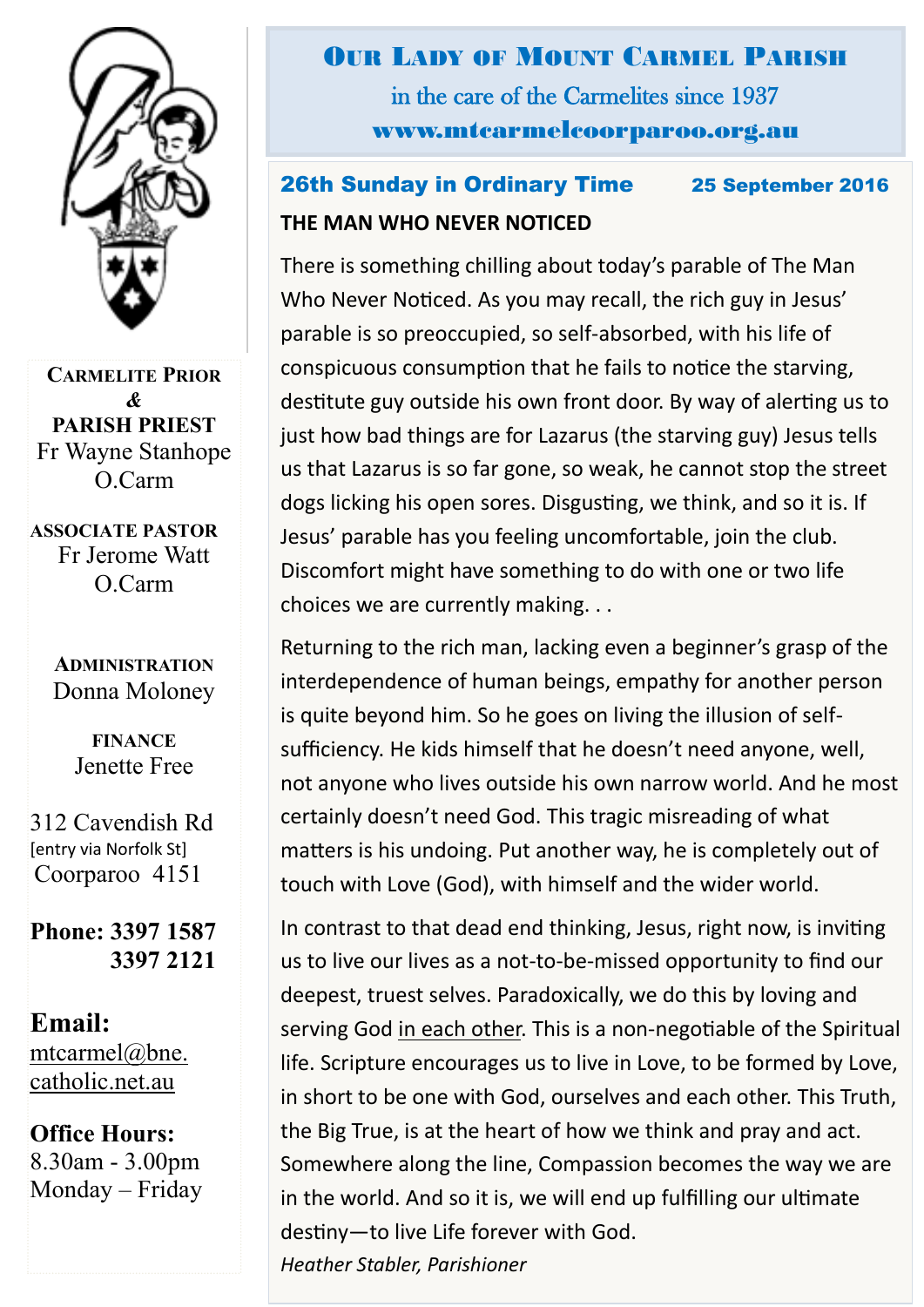# PARISH MASS TIMES

 Weekends: Saturday Vigil: 6pm Sunday: 8.30am & 5.30pm

## Weekdays: Monday to Saturday 9am

*A Mass of Anointing is held on the first Wednesday of every month at 10am followed by morning tea.*

# Reconciliation:

Saturdays 9.30am – 10am

Rosary: Mondays – after 9am Mass



### **BAPTISMS**

This weekend we welcome Sophie McNaughton, Vivienne Madden, Jordan Turner & Joshua Nicholls into our Catholic community.

### **SOCIAL JUSTICE SUNDAY - September 25th**

We celebrate Social Justice Sunday this weekend. This year, the Australian Bishops' Social Justice Statement is titled: **'A Place at the Table: Social justice in an ageing society'.** 

The Statement celebrates the value and dignity of older people in Australian life. It challenges us to recognise their significant contribution to society and emphasises that this contribution should not be valued in mere economic terms. The Statement calls for justice for those who are most vulnerable and warns about a view of older people as burdensome or dispensable.

**Next Sunday's Readings: 2 Oct (27th Sunday in Ordinary Time) Hab 1:2-3, 2:2-4; 2 Tim1:6-8, 13-14; Gospel: Lk 17:5-19**

# **WORKING BEE**



**Sunday 9th October 2 pm**

There will be a Parish and School Working Bee on Sunday the **9th October 2016 from 2pm**. Please meet outside the school tuckshop armed with gardening equipment. If anyone has any spare council waste vouchers please bring them along or drop them off to the Parish Office. Complimentary sausage sizzle and drink will be available upon completion.

## **Father James Mallon**

# **Seminar**

**Saturday 19 November**

## **9am—4pm**

# **San Sisto College**

# **Mayfield Rd, Carina**

Father James is parish priest at Saint Benedict, Halifax, Canada and the author of the bestselling book

### **Divine Renovation**

#### *Bringing your parish from maintenance to mission*

Invitations are open to any parishioner to attend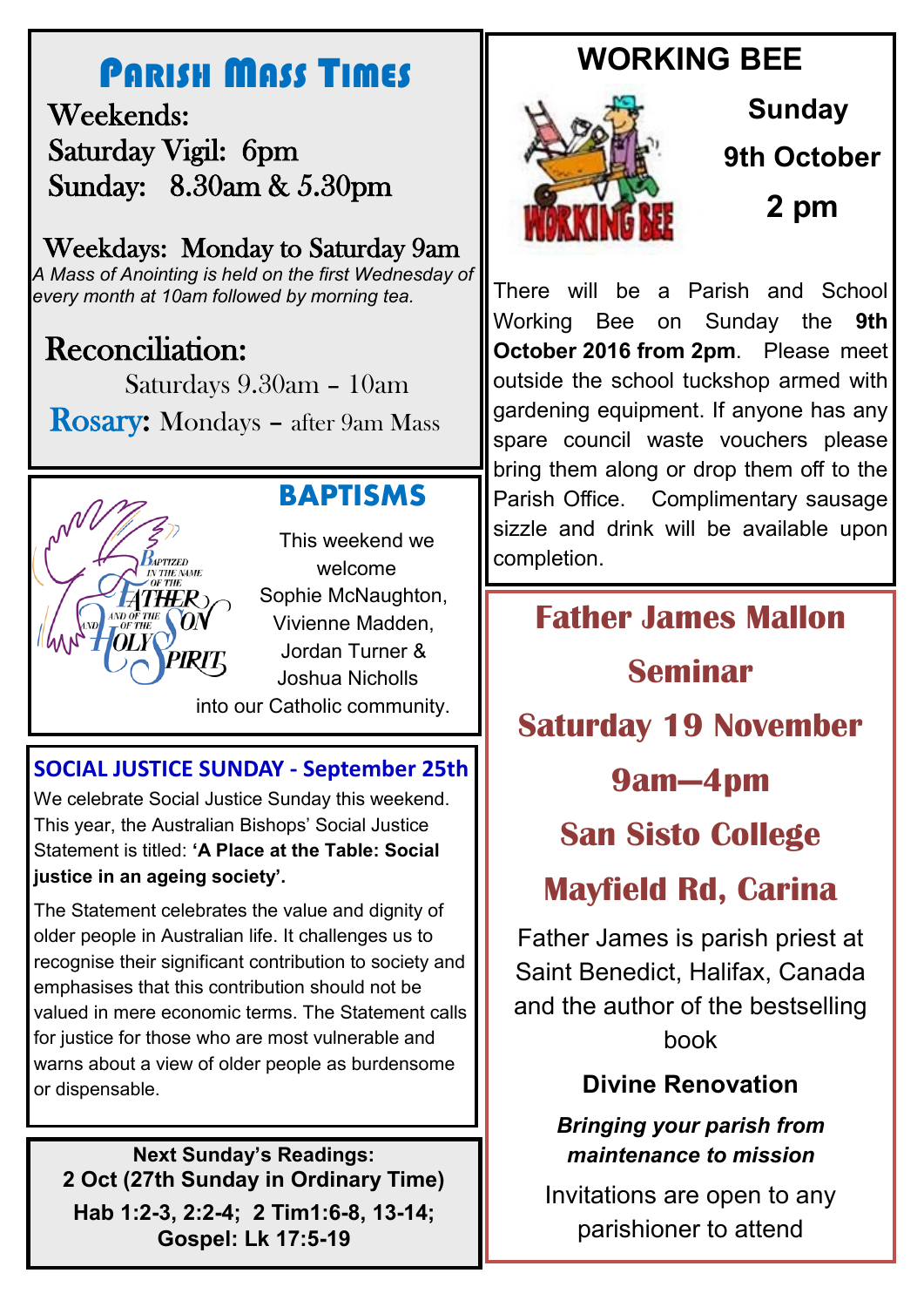# **Scripture Study Group**



Ever wanted to know more about the Bible?

Here is your opportunity to have an appreciation of how the Bible can be applied to daily life. As a Deanery initiative, a Scripture Study Group is being held at St Thomas parish, Camp Hill. This will give you an opportunity for a stronger understanding of the connections between faith and life and a deeper, more personal relationship with God. No prior Bible Study or training is required and all are welcome.

**"Introduction to the Bible"** will run over 7 weeks commencing 3rd October. **"Acts of the Apostles"** will run over 10 weeks commencing 27th September. Contact St Thomas parish on 3398 1154 or stthomas@bne.catholic.net.au

**Worldwide Marriage Encounter:** A weekend away for married couples in peaceful, picturesque surroundings – away from the distractions of everyday living Take time out of your busy schedule, to invest in your most precious asset . . . your Marriage! This is a unique opportunity to recharge your relationship batteries, refocus on each other and fall in love all over again!

 $\mathcal{L}_\text{max}$  , and the contract of the contract of the contract of the contract of the contract of the contract of the contract of the contract of the contract of the contract of the contract of the contract of the contr

Our next week end will held **14 to 16 October 2016 at Santa Teresa, Ormiston**. **Contact**: Maria and David Murphy, ph (07) 3342 1456, **[dandmmurhy@optusnet.com.au](mailto:dandmmurphy@optusnet.com.au)** Information website: [www.wwme.org.au](http://www.wwme.org.au)

### Local Safeguarding Representative

Safeguarding our children and vulnerable adults within our community requires the responsibility of all of us.

I am very pleased to announce John Godwin has agreed to be our Local Safeguarding Representative for Mount Carmel community.

John will be available to anyone within the community who wishes to speak with him about this important area of our community's life.

John has my confidence to assist the community in bringing forward to the attention of those within the Archdiocese any concern of safeguarding children and vulnerable adults that may impact any member of the Mount Carmel community, especially when the individual concerned feels unable to bring the matter to the appropriate authorities.

In order for John to maintain a position of neutrality he has submitted his resignation from the Parish Pastoral Council effective immediately.

I thank John on your behalf for accepting this important role and for his two years of very generous service on the Council.



#### **All Hallows' Past Pupils**

A 60 year reunion for past students who did Junior in 1954 or senior in 1956 (and those who joined them along the way) is

planned for **Saturday 29 October** beginning with Mass in the school chapel at **10am**  followed by morning tea. Please call Sr Anne Hetherington on 0409 075 739 for invitation and further details.

### **October Date Claimers:**

| Sun 9th:               | Parish and School<br>Working Bee 2 pm                           |
|------------------------|-----------------------------------------------------------------|
| Fri 14th -<br>Sun16th: | <b>Marriage Encounter</b><br>Weekend, Santa Teresa,<br>Ormiston |
| Sun 30th:              | <b>Baptism Preparation</b><br>10am CCR                          |

*Fr. Wayne*